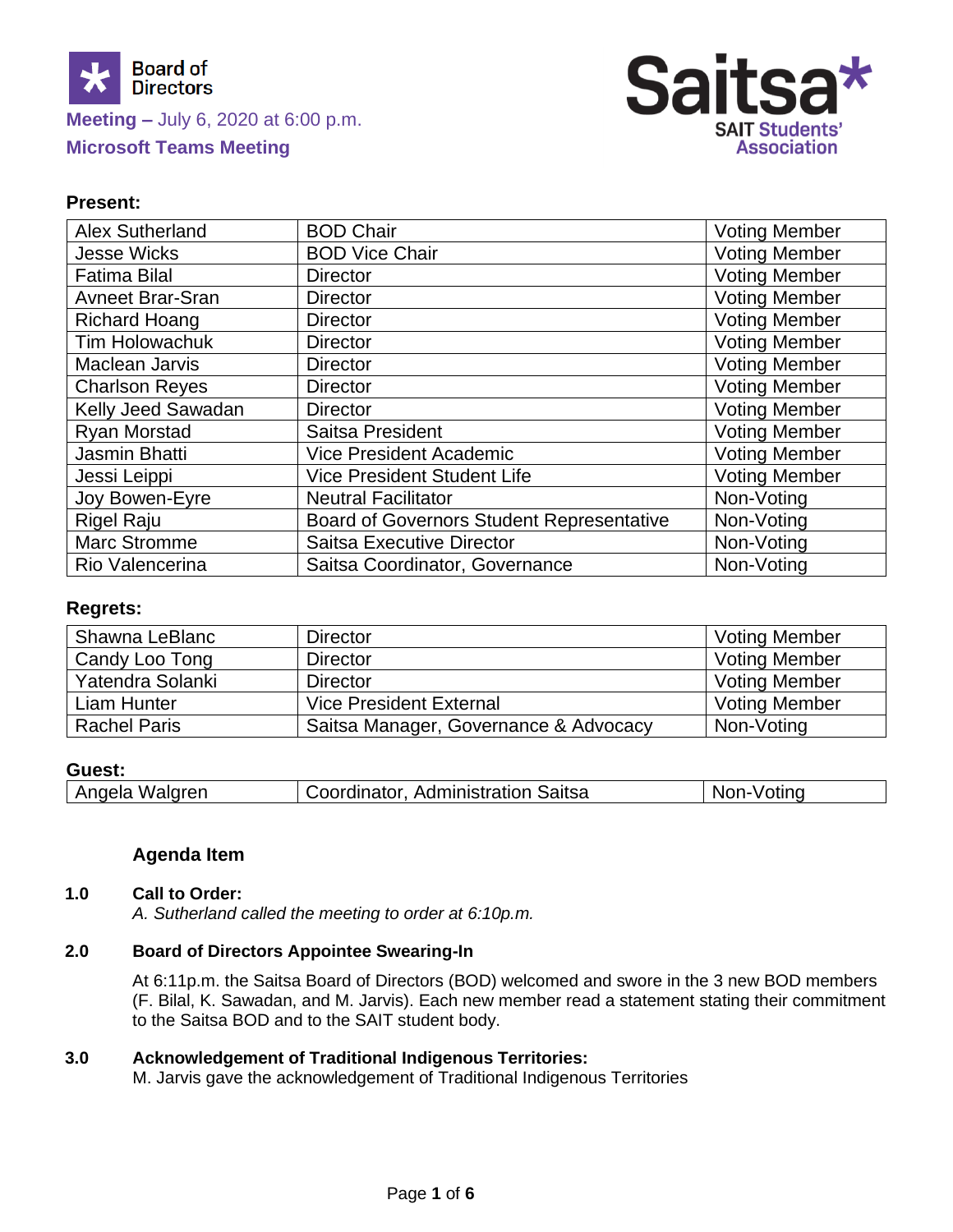

### **Meeting –** July 6, 2020 at 6:00 p.m.

## **Microsoft Teams Meeting**



### **4.0 Conflict of Interest Check:**

A. Sutherland reminded the Board to declare any real or perceived conflicts on interest. No BOD member declared any conflict of interest.

#### **5.0 Approval of the Agenda:**

At 6:15p.m. the BOD went through the agenda and discussed the amendments they'd like to make.

#### **Amendments:**

- o To have item 7.5 BoG Rep Report added by R. Morstad
- o To have item 9.1 Strategic Plan Update added by J. Wicks

#### **Motion:**

To approve the July  $6<sup>th</sup>$ , 2020 Saitsa BOD meeting agenda

**J. Wicks/A. Sutherland 12/0/0 Motion Carries**

### **6.0 Adoption of Minutes:**

### **6.1 Regular Meeting of the Board from June 1, 2020**

#### **Amendments:**

• R. Morstad change 10.1 42% reduction overall fees not including health and dental.

#### **Motion:**

To approve the amended meeting minutes from the June  $1<sup>st</sup>$ , 2020 meeting of the Saitsa BOD

**T. Holowachuk/F. Bilal 9/0/3 Motion Carries** 

# **7.0 Individual Reports:**

**7.1 President**

Report as presented.

R. Morstad was elected as a Director on the Alberta Student Executive Council (ASEC) Board. R. Morstad attended an ASEC retreat last weekend. This is a huge year for provincial advocacy. A full review of the post-secondary system similar to a review that was taken place for Alberta Health Services, the timing of this review will take approximately 6 months. R. Morstad was also elected as a Trustee on the Campus Trust Board; this will give Saitsa a look as to how Campus Trust works and allows Saitsa to give input. The Letter Writing Campaign is addressing the tuition increase; the Saitsa Executive Council (EC) started receiving questions and concerns from SAIT students regarding the increase. T. Holowachuk wrote a letter addressing the tuition increase and this letter received a lot of traction. T. Holowachuk is going to be interviewed on TV and will be featured in a Calgary student newspaper. The BoG (Board of Governors) have had multiple meetings with the BoG representatives, public representatives, the Chair of the Governance Committee and the Chair of the board. R. Morstad received an update regarding awards being developed and later offered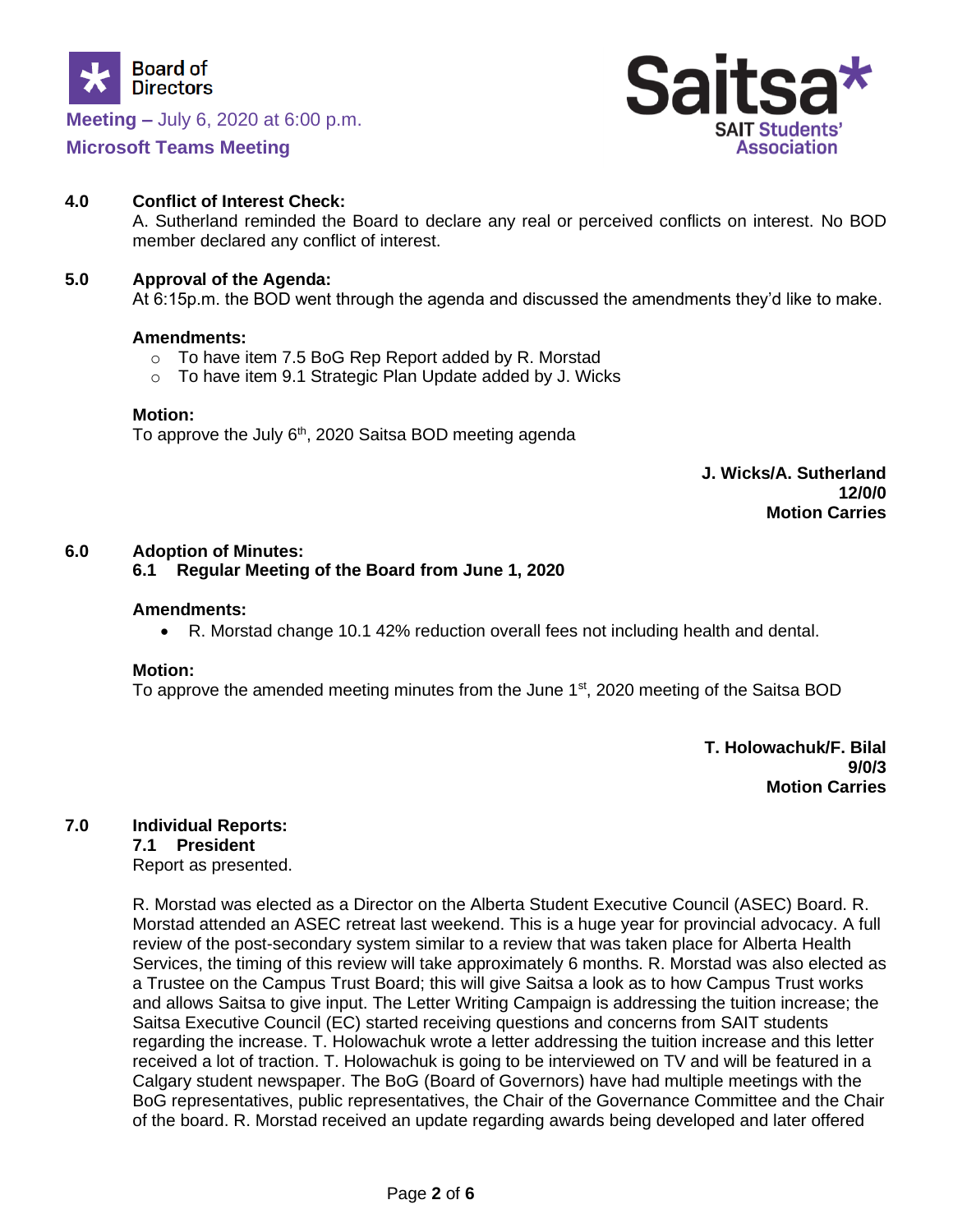

# **Meeting –** July 6, 2020 at 6:00 p.m.

### **Microsoft Teams Meeting**



from Alumni and Development; they are creating 50+ awards due to the student support fee going up by 38%. They want this fee to be going back to the students.

T. Holowachuk inquired regarding the EC Expectations agreement. R. Morstad stated it was approved by EC and EC support staff. T. Holowachuk also inquired regarding if SAIT was going to approve a deficit budget, R. Morstad had no update.

R. Hoang inquired regarding Health and Dental fee for international students. R. Morstad states that our by-laws prohibit people who are not members of Saitsa having access to our Health and Dental plan – we need to figure out if we can add ELF students to our Saitsa membership. The International Centre is willing to work on that with us.

### **7.2 VP Academic**

Report as presented.

J. Bhatti had a meeting with Patrick Sullivan the Director of the SAIT International Centre. J. Bhatti will no longer be going forward with her environmental scan regarding what other institutions are doing to support international students due to Patrick conducting research of his own regarding the same topics. Seven students have reached out to J. Bhatti since My 15<sup>th</sup> looking for academic support. The Saitsa EC have been going through past BOD meeting minutes from the past two years to gain insight of Saitsa's BOD past decisions and meeting formats, this will help take to future meetings and decisions of the Saitsa BOD.

#### **7.3 VP External**

Report as submitted. L. Hunter was not available to speak to his report due to being on holidays.

#### **7.4 VP Student Life**

Report as presented.

J. Leippi had a meeting with some SAIT staff to further connect with them. J. Leippi had a meeting with John Partington to connect and plan move forward with J. Leippi's involvement with the LGBTQ+ community within SAIT campus. J. Leippi attended her first Environmental Committee meeting; J. Leippi would like to get more students involved. J. Leippi is also attending online Mental Health webinars; there were other VPSL's there and SAIT OWL Representative was also in attendance. J. Leippi has been connecting with other VPSL's across the province to discuss more initiatives ways to stay connected with the student body virtually.

T. Holowachuk inquiries if J. Leippi took any ideas from the Mental Health webinar to apply these tools at Saitsa. J. Leippi said there was a small discussion around online platforms that Alberta Health Services offer to people who have mental health concerns in addition to counseling; there are also in-person services to help students with mental health concerns.

#### **7.5 BOG Representative Report**

The SAIT BoG had a meeting regarding Covid-19 plans moving forward. Dr. Ross has been sending bi-weekly reports to the BoG regarding what SAIT is doing, their progress, and how SAIT is contributing to AHS (providing medical equipment, making 3D masks, providing spaces for health care professionals, etc.). SAIT Student Emergency fund supplied students with \$250,000.00 of assistance funds. The BoG have also discussed how Covid-19 and transitioning everything to be virtual has affected the progress of 500 students. These students were learning hands-on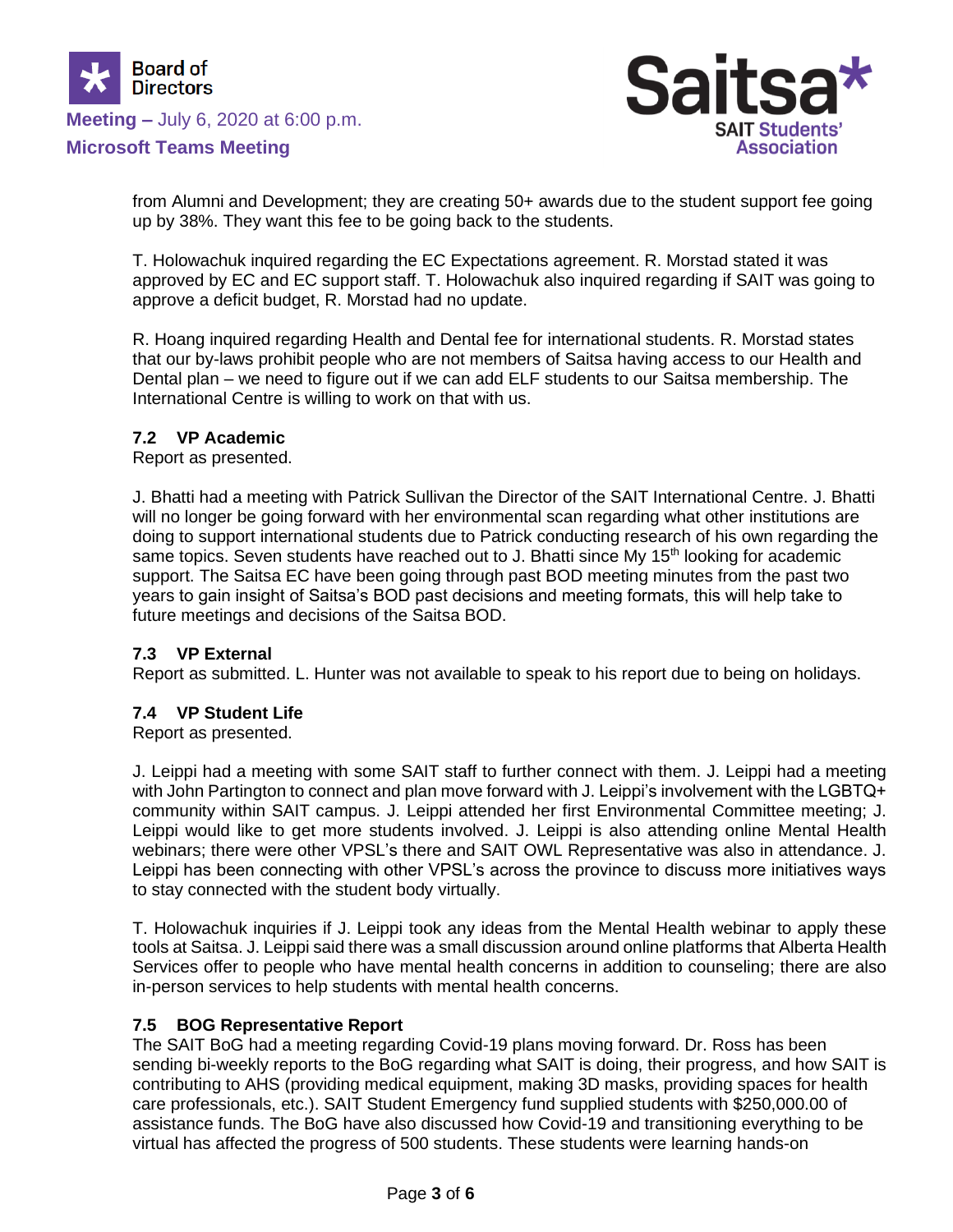

**Meeting –** July 6, 2020 at 6:00 p.m.





programming and they were not able to complete their courses. These students will be given priority once students are allowed back on campus. Instructors will be given training to give courses in a more effective way online (update from Brad Donaldson). The Performance Revenue Metrics Government discussion were differed, the Board Chair will be talking to Dr. Ross about that.

J. Bhatti inquired regarding what Brad Donaldson said to R. Raju regarding training for instructors. R. Raju replied that there would be a training program in place but did not have details to give.

### **8.0 Committee Reports:**

### **8.1 Finance Committee**

R. Morstad stated that the Finance Committee has not met since the May Saitsa Budget meetings. R. Morstad asked the BOD for advice regarding if we need to execute Finance Committee meetings during the summertime or not. The last meeting the committee had they only made quorum for 30 minutes. The Finance Committee needs to complete the tasks of a Risk Register and an Investment Policy. A. Sutherland asked R. Morstad to send out information regarding the next Finance Committee meeting and to reevaluate the members (which new members assigned to committees, who can make these meetings and who cannot). M. Stromme states it would be key to get the Investment Policy done before the next BOD Elections (October 2020).

### **8.2 Governance Committee**

A. Sutherland states that Governance Committee has not met. A. Sutherland is going to connect with R. Valencerina regarding whether this committee needs to meet soon.

#### **8.3 Nominations Committee**

J. Wicks states committee has not met and has no updates to provide.

#### **9.0 Business Items:**

#### **9.1 Strategic Plan Update**

M. Stromme presented the newly edited Strategic Plan to the BOD. The BOD asked to add the External Advocacy Focus to the Strategic Plan. The BOD went back and discussed it with R. Morstad.

#### **MOTION:**

**WHEREAS** The Board of Directors has tasked the Executive Director and President with developing additional advocacy goals for the Strategic Plan;

**BE IT RESOLVED** That the Board of Directors approves the updated strategic plan, as presented.

**R. Morstad/R. Hoang 12/0/0 Motion Carries**

R. Hoang mentioned a mistake on page 6 of the Strategic Plan. M. Stromme asks if R. Hoang can send over the mistake to his email so Marketing and Communication can edit the mistake.

### **9.2 Saitsa Budget 2020-2021**

The BOD discussed the Saitsa 2020-2021 operating budget recommendations from the Finance Committee.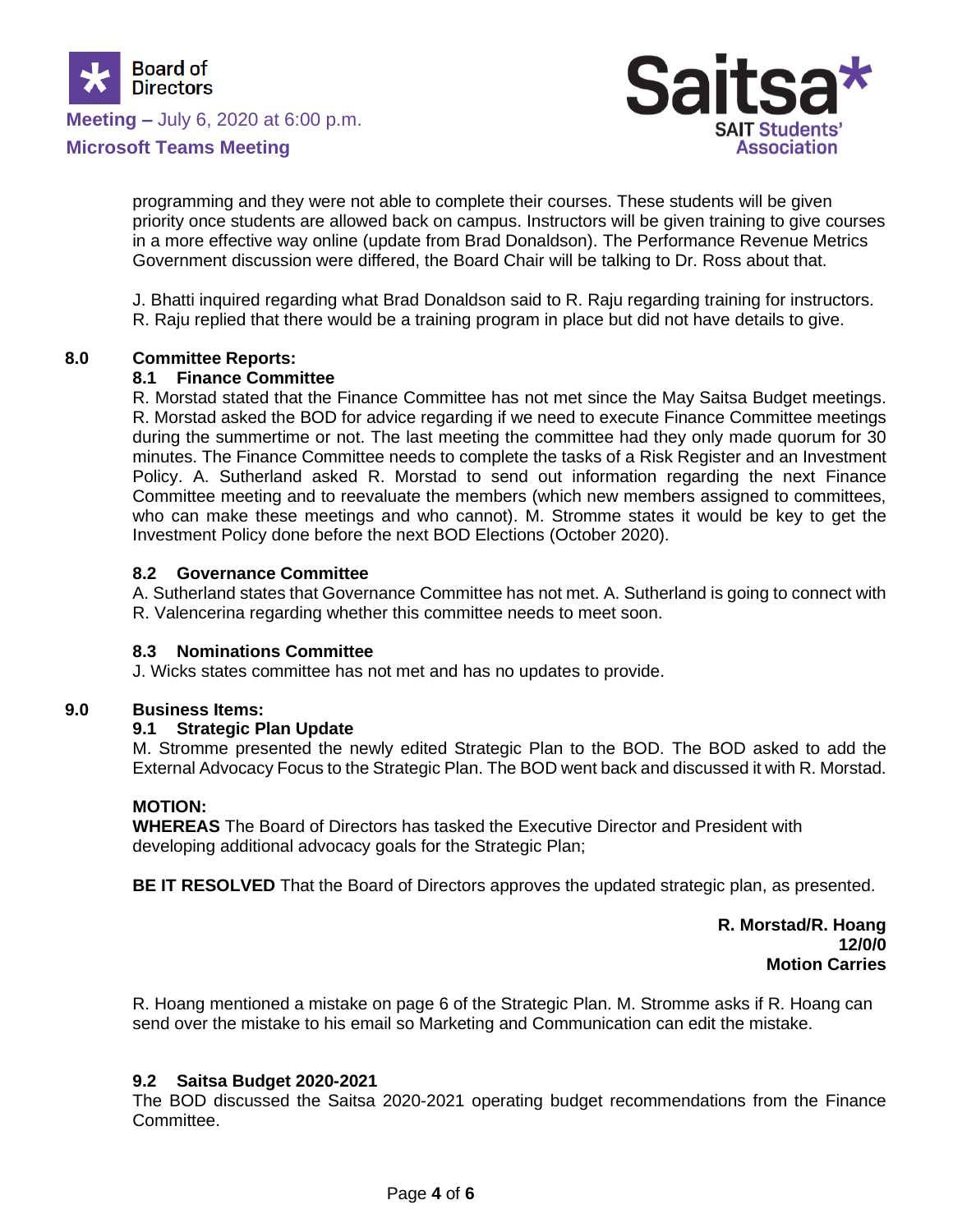

**Meeting –** July 6, 2020 at 6:00 p.m. **Microsoft Teams Meeting**

### **Motion**

To move in camera with the Executive Director and without Saitsa staff at 6:49p.m.

 **T. Holowachuk/K. Sawadan 12/0/0 Motion Carries**

*R. Raju left the meeting at 8:41pm*

### **Motion**

To move out of camera at 8:47p.m.

**A. Sutherland/M. Jarvis 12/0/0 Motion Carries**

## **MOTION:**

**WHEREAS** the uncertainty of the COVID-19 pandemic renders a traditional yearly fiscal plan unsuitable;

**WHEREAS** the Students' Association does not yet have updated Fall 2020 campus capacity numbers;

**BE IT RESOLVED** that 'Budget 3' is approved as presented, and

**BE IT FURTHER RESOLVED** that 'Plan B' is approved as presented, and

**BE IT FURTHER RESOLVED** to review the 2020-2021 fiscal state at the September 2020 regular meeting of the board

> **T. Holowachuk/A. Sutherland 12/0/0 Motion Carries**

### **MOTION:**

**BE IT RESOLVED** that effective immediately, the student members of the Executive Council reduce both hours and pay equal to 10%, due to the Covid-19 pandemic and resulting shift to online course delivery, and its impacts on Saitsa's budget until such time that the Board of Directors deems it fiscally responsible to reinstate it.

> **R. Morstad/J. Bhatti 12/0/0 Motion Carries**

# **10.0 Information**/**Discussion:**

**10.1 Executive Council Exit Interview** *This item will be presented during the in-camera session.*